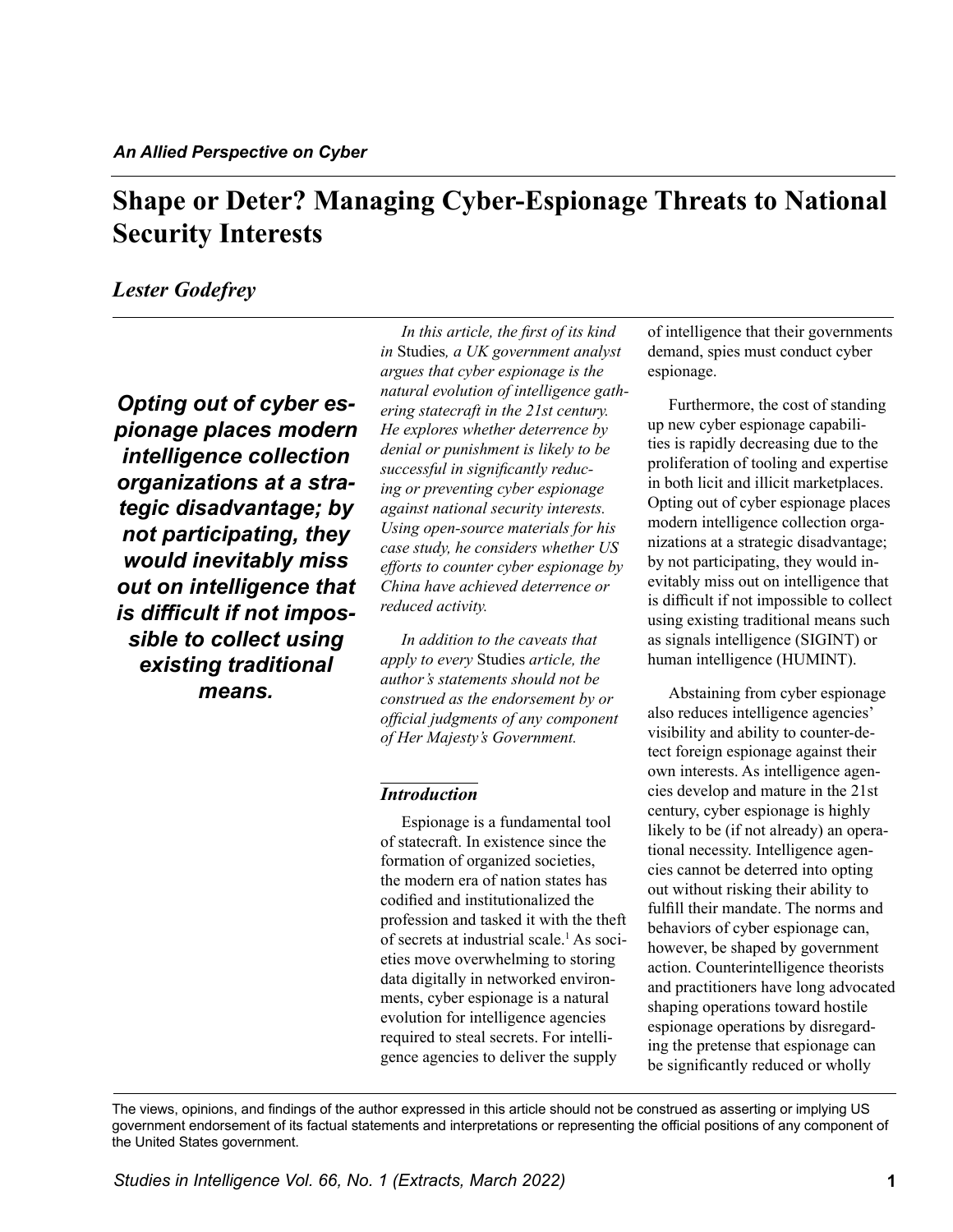<span id="page-1-0"></span>*Incorporating diplomatic engagement into shaping operations also provides governments with the ability to signal clear expectations of norms and behavior when conducting cyber espionage.*

deterred. Instead, their goals are to detect and manipulate espionage activities through a range of overt and clandestine measures.[2](#page-8-0)

Using shaping operations to apply operational pressure to competitors and adversaries carrying out cyber intrusions is highly complementary to the strategy of "persistent engagement," a doctrinal concept defined by US Cyber Command as "continuously engaging and contesting adversaries and causing them uncertainty wherever they maneuver."<sup>3</sup> Identifying hostile cyber-espionage operations and degrading their technical and operational capabilities through exposure, deception, and disruption are entirely consistent with existing counterintelligence approaches and practices.

Incorporating diplomatic engagement with competitor and adversary nations into shaping operations also provides governments with the ability to signal clear expectations of norms and behavior when conducting cyber espionage. For example, a cyber-espionage operation against a government's military network could be signaled as undesirable but expected, whereas an espionage operation against a virology lab to steal test data could be communicated as intolerable and an escalation trigger.

It is highly unlikely that cyber espionage as a practice will end before networked societies end. As a result,

counter-cyber-espionage programs must settle in for the long haul.

### *Definitions and Challenges*

One of the biggest challenges in the academic study of cyber operations is the difficulty in agreeing on definitions, making it essential to spell them out. This article utilizes the *Oxford Bibliographies* definition of cyber espionage as "the exploitation of cyberspace for the purpose of accessing and collecting confidential data".[4](#page-8-0)

Cyber espionage is typically carried out either by state organizations, such as intelligence agencies, or by non-state actors tasked or co-opted by states; these can include contractors, cyber criminals, and private companies. Threat actors involved in cyber espionage can use a range of computer network exploitation (CNE) techniques to gain access to networks and devices, including spear phishing, vulnerability exploitation, and supply chain compromise.<sup>[5](#page-8-0)</sup>

A challenge for network defenders is distinguishing the intent of threat actors; for example, a threat actor gaining access to a defense manufacturer's network may be attempting to steal data for espionage purposes. Alternatively, they may be attempting to create offensive cyber technical effects on defense platforms (computer network attack, or CNA), or creating access for future offensive exploitation (operational preparation of the

environment, or OPE).<sup>[6](#page-8-0)</sup> Assessing threat-actor intent is a continuous challenge for defenders who will always have imperfect insights.

The challenge of distinguishing intent also contributes to the frequent equivocation of cyber espionage with cyber attacks, i.e., incidents where devices, data, or networks are subject to disruption, denial, degradation, or destruction effects.[7](#page-8-0) However, this term is often stretched to include any intrusion or data theft.

This conflation is especially common in public policy. For example, the compromise in 2015 of the US Office for Personnel Management (OPM)'s security clearance database was widely described by policymakers as a cyber attack, despite US intelligence officials publicly identifying the intrusion as espionage by threat actors intent on stealing personal identifiable information (PII) of security-cleared personnel.<sup>8[9](#page-8-0)</sup>

### *Espionage Norms*

Espionage is largely uncodified in international law. Instead, it is governed by explicit and implicit norms within the international system.<sup>a</sup> It is an expected and largely accepted aspect of international relations; while there is a lack of consensus amongst international law scholars over whether espionage between states is lawful, there is no dispute that it is a major feature of the system[.10](#page-8-0) Espionage typically violates the domestic law of the country being targeted, while states that engage in espionage will also often (although

a. Borrowing from just war theory and the criteria of *jus in bello*, or right conduct in war, some ethics scholars argue intelligence is principally an epistemic activity governed by the principles of discrimination, necessity, proportionality, and reciprocity.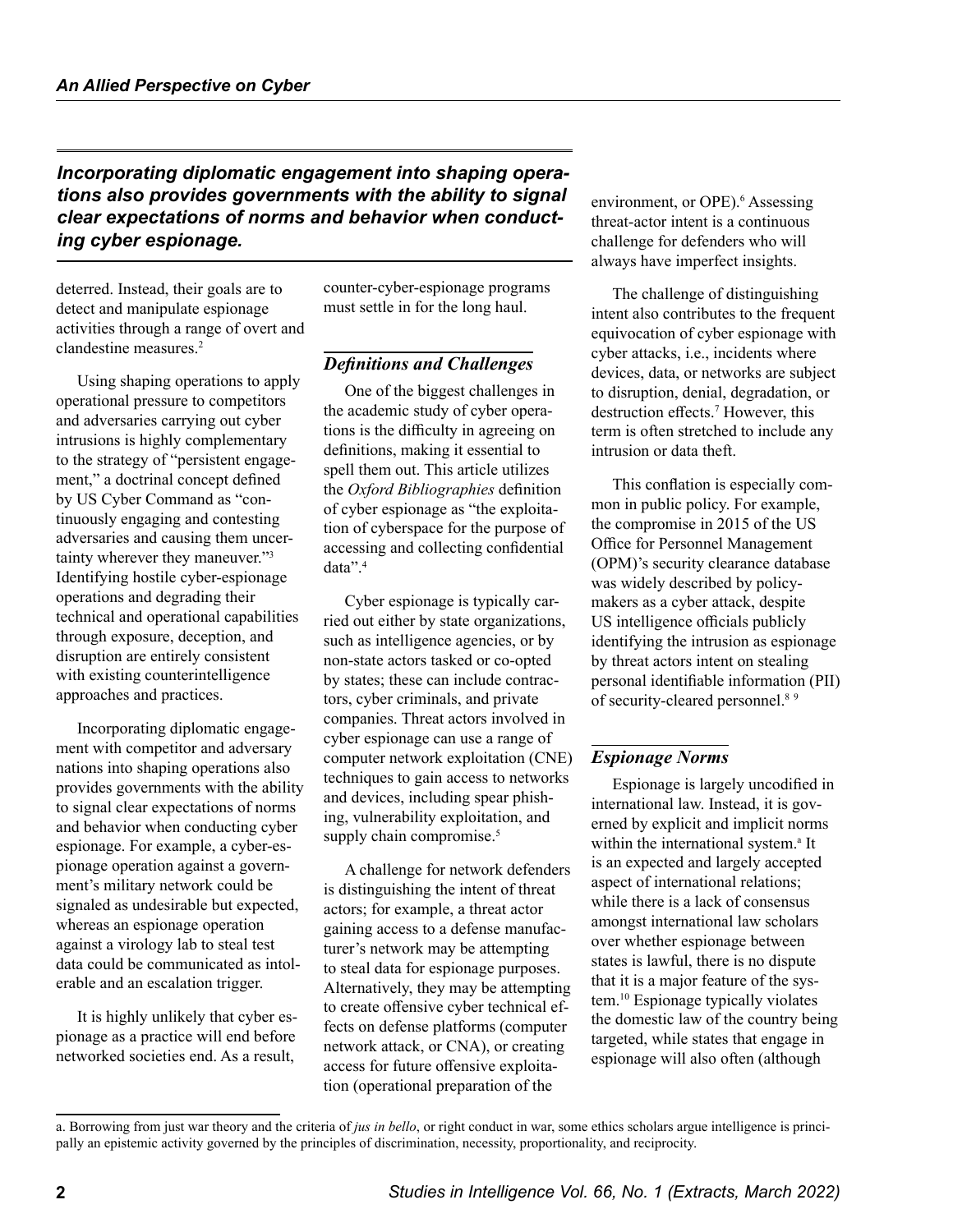<span id="page-2-0"></span>not always) enact statutes that legalizes and codifies its practice.

States largely accept and acknowledge that the Vienna Convention on Diplomatic Relations is routinely utilized by countries to place intelligence officers in their embassies under diplomatic official cover. Intelligence officers can also use non-official cover to infiltrate countries under false pretences, thus violating domestic immigration laws. States can shape intelligence activities by expelling spies working under diplomatic cover by declaring them *persona non grata*, often with the expectation of proportional retaliation. Similarly, intelligence officers and agents that are caught and imprisoned can be exchanged between countries in "spy swaps," as in the reported exchange of alleged Russian, US, and British intelligence agents and officers in 2010.<sup>[11](#page-8-0)</sup>

There is a lack, however, of publicly avowed diplomatic treaties and agreements between states on espionage, meaning normative concepts are blurry at best. Attempted assassinations of spies are a significant point of dispute. The attempted murder in 2018 of Sergei Skripal by GRU officers using a chemical weapon in the UK violated the UN Charter and Russia's obligations under the Chemical Weapons Convention[.12](#page-8-0) It is much less clear as to whether the attempted assassination was a violation of an implicit convention in espionage not to kill defectors exchanged in spy swaps[.13](#page-8-0) [14](#page-8-0)

The fluidity and opacity of norms in international espionage, combined with lack of international legal

*The fluidity and opacity of norms in international espionage and lack of international legal frameworks make it a challenge to influence state behavior.* 

frameworks and oversight, make it a challenge to influence state behavior. States largely regard espionage as a vital tool of statecraft and often only attempt to constrain it in line with national policy objectives. To prohibit, for instance, the intercept of heads of states' private emails would most likely require an international treaty outlawing the process and a mandated dispute-resolution process, with meaningful penalties for noncompliance.

The creation of such mechanisms, however, is extremely unlikely. Just as states have historically shown little desire to limit the means by which they pursue intelligence, so too have they thus far shown little appetite to constrain their cyber capabilities, and there remains widespread disagreement as to how international law applies to cyberspace[.15](#page-8-0) The *Tallinn Manual 2.0 on the International Law Applicable to Cyber Operations<sup>a</sup>* concludes that cyber espionage as a practice generally does not violate international law, though the methods used in cyber espionage might rise to unlawful under certain conditions[.16](#page-8-0)

### *Deterrence or Shaping?*

Policy documents and academia tend to blur the distinctions of deterrence and shaping activities. The UK Ministry of Defence (MOD) *Joint Doctrine Note 1/19* defines deterrence as "the aim to dissuade a course of action." Restrictive deterrence defines acts that take place against UK interests that are "undesirable"

that the UK "wishes to deter" but cannot realistically do so without imposing unacceptable costs on the UK. *Note 1/19* signposts espionage and cyber attacks as potential examples of this, while noting that certain acts may necessitate "absolute deterrence: deterring something so completely unacceptable that it cannot be allowed to happen under any circumstances."[17](#page-8-0)

Alex Orleans, an analyst at cybersecurity provider CrowdStrike, argues that when policy advocates invoke deterrence in contemporary national security policymaking, they often do so with a connotation of that "absolute deterrence"—especially via punishment—and that connotation itself arising from the manner in which nuclear deterrence was discussed during the Cold War. As such, when officials talk of deterring cyber intrusions, including those for the purposes of espionage, it can create a false impression that cyber-espionage activity can be reduced or eliminated entirely through deterrence.<sup>18</sup>

Lithuanian defense adviser Vytautas Keršanskas provides a useful model for defining response thresholds for deterring "hybrid threats," such as influence operations and covert action. In his proposal, "tolerable hostile activities" that do not rise to the threshold of intolerable are best countered with deterrence by denying the benefits of hostile activities to adversaries and increasing defenders' overall resilience.

a. The *Tallinn Manual* is produced by the NATO Cooperative Cyber Defence Centre of Excellence and is widely regarded as the definitive reference work on how international law applies to cyber operations.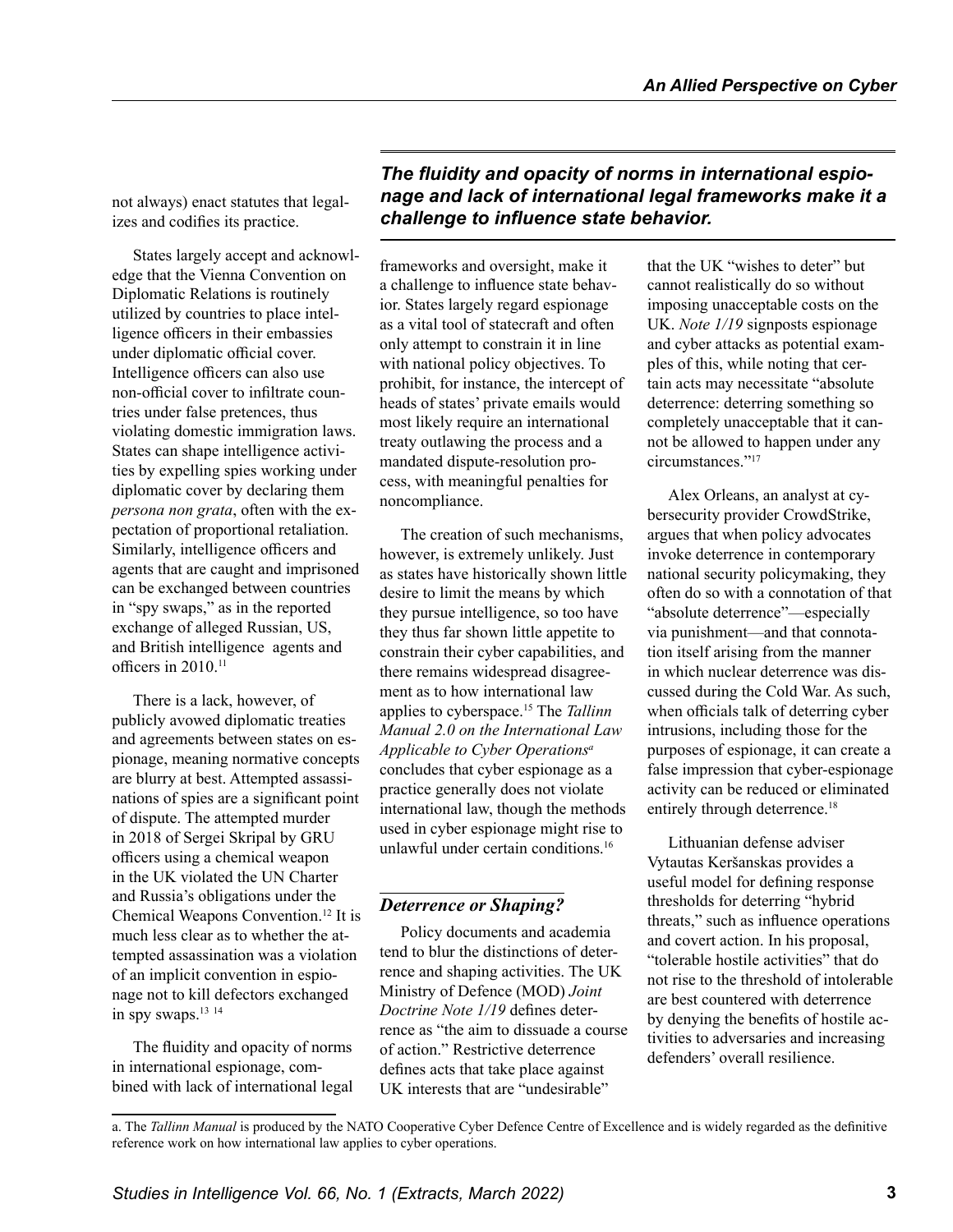# <span id="page-3-0"></span>*Using the model for cyber espionage risks treating intelligence collection and influence operations on a sliding scale when their very purposes are different by design.*

Once activities tip into intolerable means or levels, then differentiated responses can be engaged that focus on deterrence by punishment. Keršanskas also advises not to give adversaries exact details on tolerance thresholds for hostile activities, for fear that they may exploit these boundaries to minimize pushback.<sup>19</sup> This, however, raises a fundamental contradiction: how can we expect to deter cyber intrusions when we cannot communicate to our adversaries clear thresholds for their activities, and our proportionate response? While this model offers obvious benefits for quantifying threshold hostile activities and the relative weight of countermeasures, it is designed for measure blended clandestine, covert and overt state activities designed to project geopolitical power, not "passive" intelligence collection.

Using the model for cyber espionage risks treating intelligence collection and influence operations on a sliding scale when their very purposes are different by design. Distinguishing intelligence collection activities in cyberspace, i.e., cyber espionage, from influence operations or covert action is challenging but should be a key objective of any analytical framework designed to influence hostile cyber operations.

Instead, cyber-espionage activities are ideal candidates for "shaping operations." In UK *Allied Joint Doctrine Publication 5-00*, shaping is defined as "the manipulation of the operational environment to the acting organisation's advantage and to the disadvantage of an adversary." Shaping includes identifying areas

where the defender's strengths can be exploited while seeking to minimize the adversary's strengths[.20](#page-8-0)

Although *5-00* calls out deterrence as a potential positive effect, it is not the ultimate objective of shaping operations; instead, shaping seeks to give defenders advantages and competitors disadvantages. If we take the view that cyber espionage is a natural and inevitable component of intelligence gathering in networked societies, our methods must reflect this. Deterrence should be reserved for preventing the intolerable, while shaping focused on the undesirable but inevitable. In this regard, shaping operations represent a uniquely suitable approach to degrading adversary cyber operations in keeping with both traditional counterintelligence theory and the particular dynamics of cyber intrusions.

# *Case Study: US Response to China's State-Sponsored Cyber Espionage, 2000–20*

In 2005, US media reported that a cyber-espionage intrusion set known as *Titan Rain* targeting the US government and defense industrial base had been attributed to the People's Liberation Army (PLA).<sup>21 [22](#page-8-0)</sup> US government identification and response to PRC-attributed cyberespionage campaigns remained largely nonpublic until the identification of the Operation *Aurora* campaign, which primarily targeted the US high-tech and defense sectors. Many of the campaign's publicly reported goals remained consistent with intelligence gathering, including

the purported targeting of Gmail's lawful-intercept monitoring system to identify which accounts were subject to US FISA warrants[.23](#page-8-0)

In addition to classic intelligence collection, the theft of commercially sensitive intellectual property (IP) from companies targeted in Operation *Aurora*, including proprietary source code used in commercial programs, heighted policymaker scrutiny of China's cyber espionage. *Aurora* correlated with existing lawmaker concerns that Beijing's cyber-espionage campaigns were stealing IP for the commercial benefit of Chinese companies. In October 2011, the US Director of National Intelligence (DNI) said in an unclassified report to Congress that cyber espionage originating from China resulting in IP theft was a growing problem.<sup>24</sup>

The public evidence indicates that after Operation *Aurora*, the Obama administration began a policy of public and private engagement with Beijing to shape, rather than deter, PRC cyber-espionage activities. The purpose of the strategy was to persuade PRC leadership that ongoing cyber-espionage activities against the US were unpleasant but tolerable, while Chinese cyber-espionage units stealing IP for the benefit of Chinese commerce was intolerable and would damage bilateral relations. This engagement culminated in 2015 with the US-China Cyber Agreement, which included a pledge not to engage in cyber espionage for the purposes of commercial gain[.25](#page-8-0)

In February 2013, the cybersecurity firm Mandiant publicly released a report which attributed the APT1 cyber espionage group to PLA Unit 61398 with high confidence. The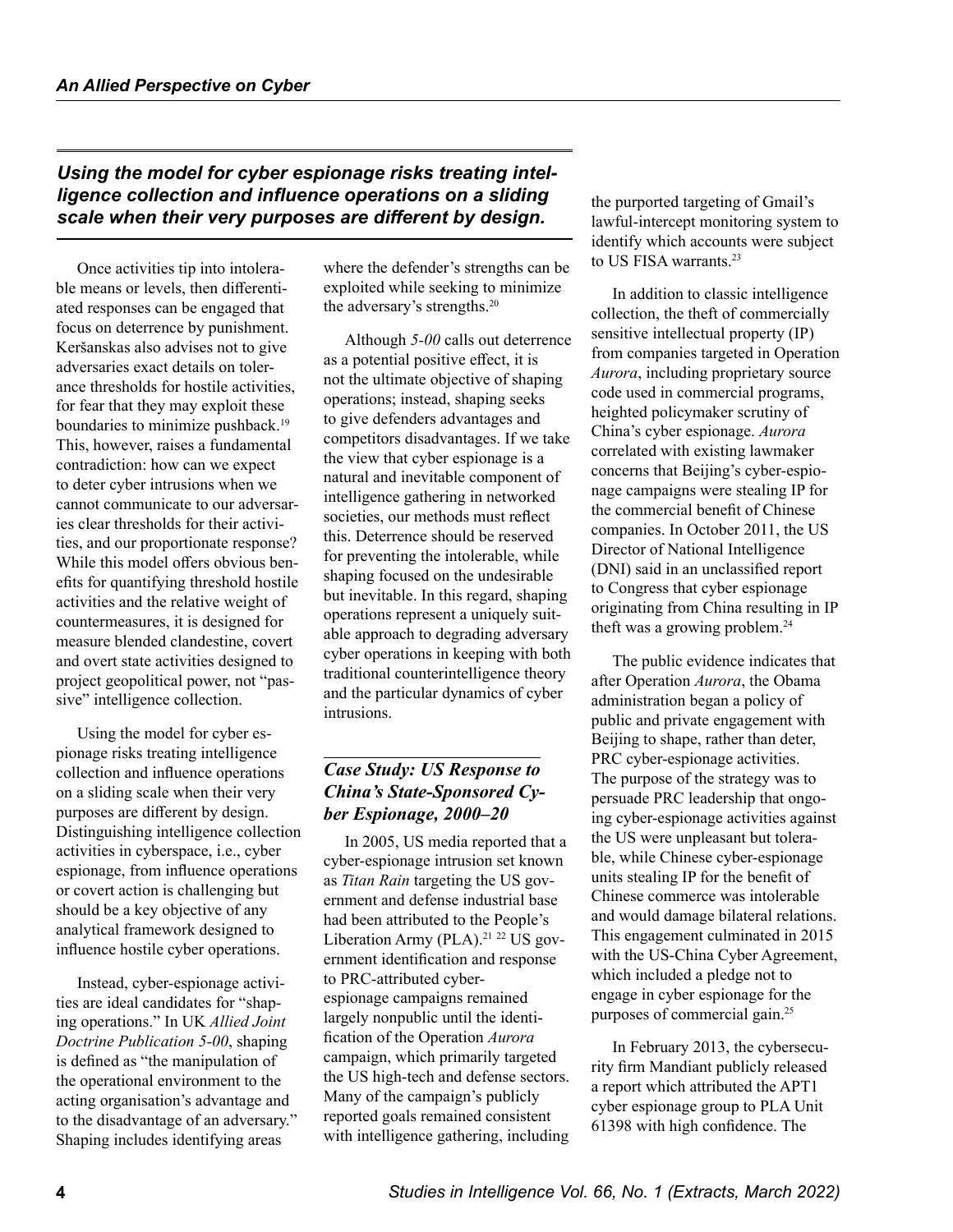<span id="page-4-0"></span>report alleged that the group steals "broad categories of intellectual property" for the likely benefit of Chinese industries[.26](#page-8-0) More than a year later, The US Department of Justice (DOJ) followed suit with criminal charges against several Unit 61398 personnel for both computer theft and economic espionage, naming several US private firms as victims.

The US strategy seemed clearly aimed at dissuading the PRC government from engaging in IP theft using cyber means first and foremost, rather than intelligence gathering using cyber means. Then Chairman of the Joint Chiefs of Staff General Martin Dempsey commented publicly in 2013 that he was engaging with PLA leaders "establish some rules of the road" in cyber operations, specifically touching on IP theft.<sup>[27](#page-8-0)</sup>

#### *Partial Success*

Judged solely on publicly available information, this strategy of public-private engagement and coercion is likely to have been only partly successful. While private-sector data indicate that PRC cyber-espionage campaigns against the private sector dipped significantly before and after the signing of the 2015 Obama-Xi agreement, this probably reflects a publicly reported reorganization and rationalization of PRC cyberespionage units drawn from the PLA and the Ministry of State Security (MSS).[28](#page-8-0) [29](#page-9-0)

China's cyber-enabled economic espionage has continued, although it can now be viewed at least partially through the lens of industrial strategy goals like the "Made in China 2025" 10-year plan. The strategy calls on both state and private sector entities to rapidly acquire and develop key

*Beijing's strategy calls on both state and private sector entities to rapidly acquire and develop key technologies critical for China's economic development.*

technologies critical for China's economic growth, such as semiconductor fabrication and aviation turbofans.<sup>[30](#page-9-0)</sup>

One interpretation that might explain PRC leadership directing the continuation of economic espionage while claiming not to renege on the Xi-Obama agreement is directives like "Made in China 2025" are for national benefit, rather than the private financial benefit of commerce. This case study demonstrates how strategies of engagement are never guaranteed to lead to mutual understanding in international relations.

Beyond the agreement, the US government has been inconsistent in its public statements directed toward the PRC on the issue of cyber espionage. The Office of Personnel Management (OPM) had personnel records for least 4 million federal employees stolen in 2014 by a cyber espionage group allegedly based in China.[31](#page-9-0) Top US intelligence officials publicly indicated the gravity of the intrusion for US national security interests but played down the incident as a hostile action by China. DNI James Clapper went as far to say that "you have to kind of salute the Chinese for what they did... If we had the opportunity to do that [to them], I don't think we'd hesitate for a minute."[32](#page-9-0)

Then director of the National Security Agency, Adm. Mike Rogers, testified to Congress that the intrusion was not a cyber attack, reinforcing Clapper's definition of the breach as "passive intelligence collection activity—just as we do.["33](#page-9-0) As part of a deliberate shaping strategy, this could

be interpreted as a signal to PRC officials as the tacit acceptance of legitimate, if undesirable, cyber espionage for the purposes of intelligence collection, especially in contrast to strong US denunciations of cyber-enabled IP theft.

In comparison, White House officials and many elected members of Congress often refused to acknowledge this distinction, calling for direct reprisals against Beijing to deter breaches of this scale.<sup>34</sup> This surely undermined the consistency of the message heard by PRC leadership that their activities were unwelcome but within the scope of intelligence norms.

#### *Blurred Lines*

Post-2015 US criminal indictments of hackers allegedly employed by PRC intelligence have also potentially blurred previously made distinctions that cyber espionage for traditional intelligence gathering is legitimate but economic espionage against private businesses is not. Breaches of US financial services, health care, and hospitality firms that US intelligence agencies publicly assessed were "passive intelligence collection activity" of PII were condemned by US government officials as unacceptable breaches of US citizens' privacy, for which PRC hackers would be found criminally culpable.

Several hackers allegedly employed by the PLA were indicted in 2020 for their purported theft of PII pertaining to 145 million Americans from Equifax credit services in 2017. Journalist Zach Dorfman reported that bulk PII collection by PRC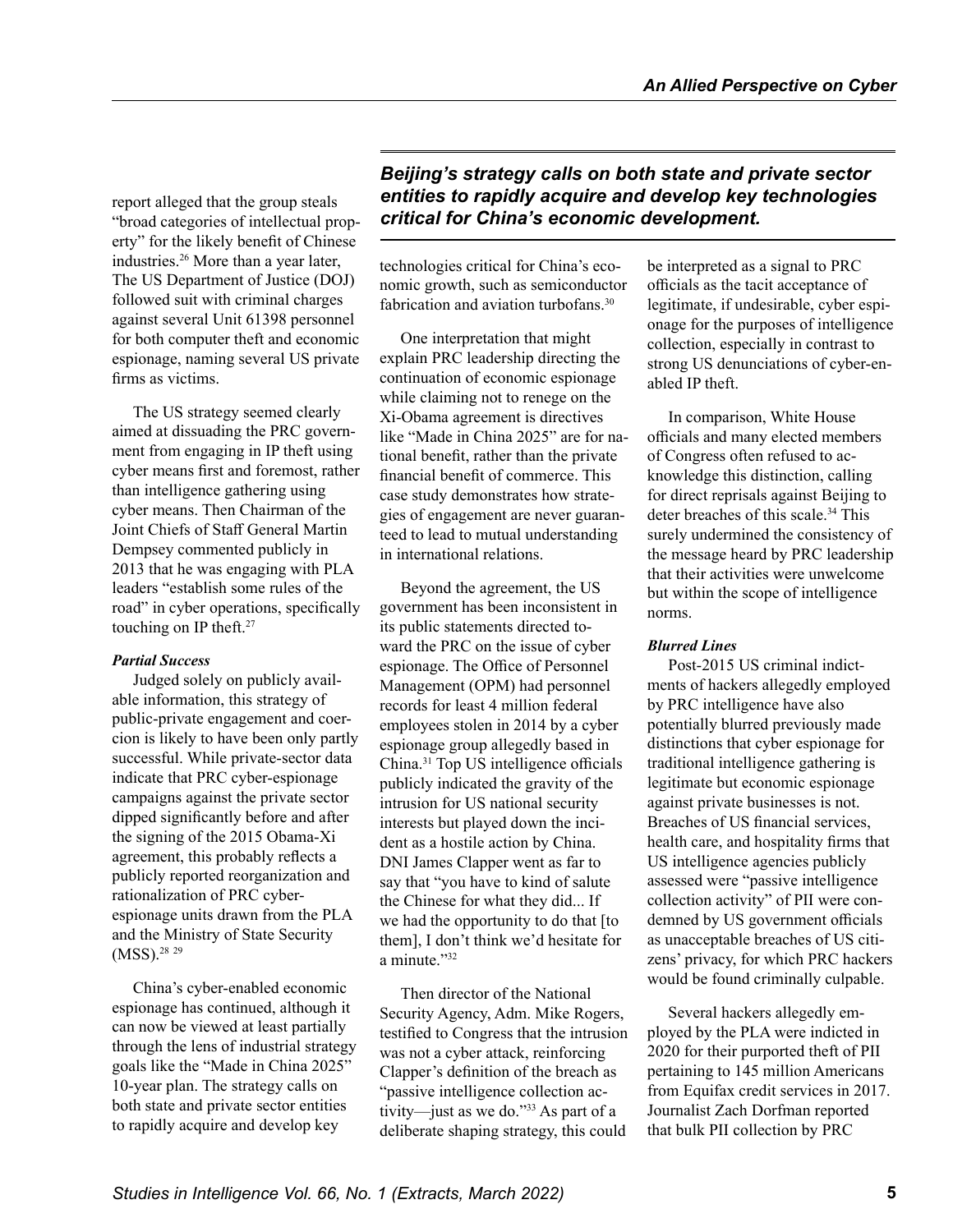<span id="page-5-0"></span>*Conflating economic crime and intelligence gathering in criminal charges brought against PRC-sponsored hackers has muddied the waters.* 

intelligence units may have been for the purposes of counterintelligence, in order to identify US intelligence officers and security-cleared personnel[.35](#page-9-0)

Public statements by then Attorney General William Barr indicated that the indictment was in response to "the disturbing and unacceptable pattern of state-sponsored computer intrusions and thefts by China and its citizens that have targeted personally identifiable information, trade secrets, and other confidential information."[36](#page-9-0) The US government now appeared to be signaling to the Chinese government that PII belonging to US citizens was now similarly off limits, as well as IP.

Indictments now began to criminalize Chinese hackers for their involvement in conventional espionage as well. In 2018, the DOJ unsealed charges against two hackers associated with APT10, a contractor group allegedly employed by the MSS. The indictment charged the hackers with breaking into a US Navy personnel database, in addition to IP theft cam-paigns against the private sector.<sup>[37](#page-9-0)</sup> Similarly, in 2020 APT41 were indicted for cyber-espionage operations against several foreign governments, including the United Kingdom. [38](#page-9-0)

The DOJ policy shift from targeting criminal indictments primarily against Chinese hackers associated with IP theft to espionage and cybercrimes more broadly may be explainable as consistent with the Trump administration's promise to "get tough on China" and issue more indictments against PRC intelligence. In a 2018 speech on Chinese economic espionage, Attorney General Jeff Sessions alleged that between 2013 and 2016 the Obama administration "did not charge anyone with spying for China," while the DOJ under his leadership had charged three people for espionage in the first year of the Trump administration.[39](#page-9-0)

Criminal indictments can be used to disrupt activities as much as to criminally sanction perpetrators, and publicly attributing responsibilitity can force changes in tactics, techniques, and procedures. Conflating economic crime and intelligence gathering in criminal charges brought against PRC-sponsored hackers, however, has muddied the waters. Does the US seek to deter cyber espionage by the PRC government as a whole or shape it to prevent the most egregious and disruptive behaviors? Beijing could counter that Washington does not accept its right to carry out cyber espionage as part of legitimate statecraft, and so all previous attempts at signaling can be dismissed as insincere bluster.

While the combination of economic sanctions, criminal indictments and diplomatic engagement are likely to have influenced targeting and operational security decisions by PRC intelligence actors, we lack data to argue that these engagements can meet any known criteria of preventing espionage. Indeed, it is unclear to an outsider what US policy goals of deterrence were at all due to the lack of continuity over the decade.

# *Shaping Operations in Cyber Espionage*

The frequent difficulty in differentiating between deterrence and shaping activities toward cyber espionage—what activities are undesirable but acceptable, versus those which are intolerable—has led to opaqueness in both communicating expectations to adversaries and setting national objectives toward adversary cyber espionage. These tensions were visible in the joint Five Eyes statement in April 2021 that attributed the SolarWinds supply chain compromise to APT29, a threat group linked in open sources to Russia's foreign intelligence agency, the SVR.

Both the UK and US publicly issued intelligence assessments that the SolarWinds initial compromise and follow-on intrusion activities were most likely for the purpose of intelligence collection, rather than CNA or OPE. At the same time, the decision to make the attribution public was justified as a response to the scale of the Russian cyber operation against SolarWinds customers, packaged with both additional denouncement of Russian electoral interference activities and targeted sanctions against Russian government and private sector entities.

A US Treasury press release stated the "scope and scale of this compromise combined with Russia's history of carrying out reckless and disruptive cyber operations makes it a national security concern.["40](#page-9-0) The UK Foreign Office's official statement on SolarWinds characterized the cyber espionage campaign as "malign behavior" that was part of a wider pattern of "election interference and aggressive behavior.["41](#page-9-0)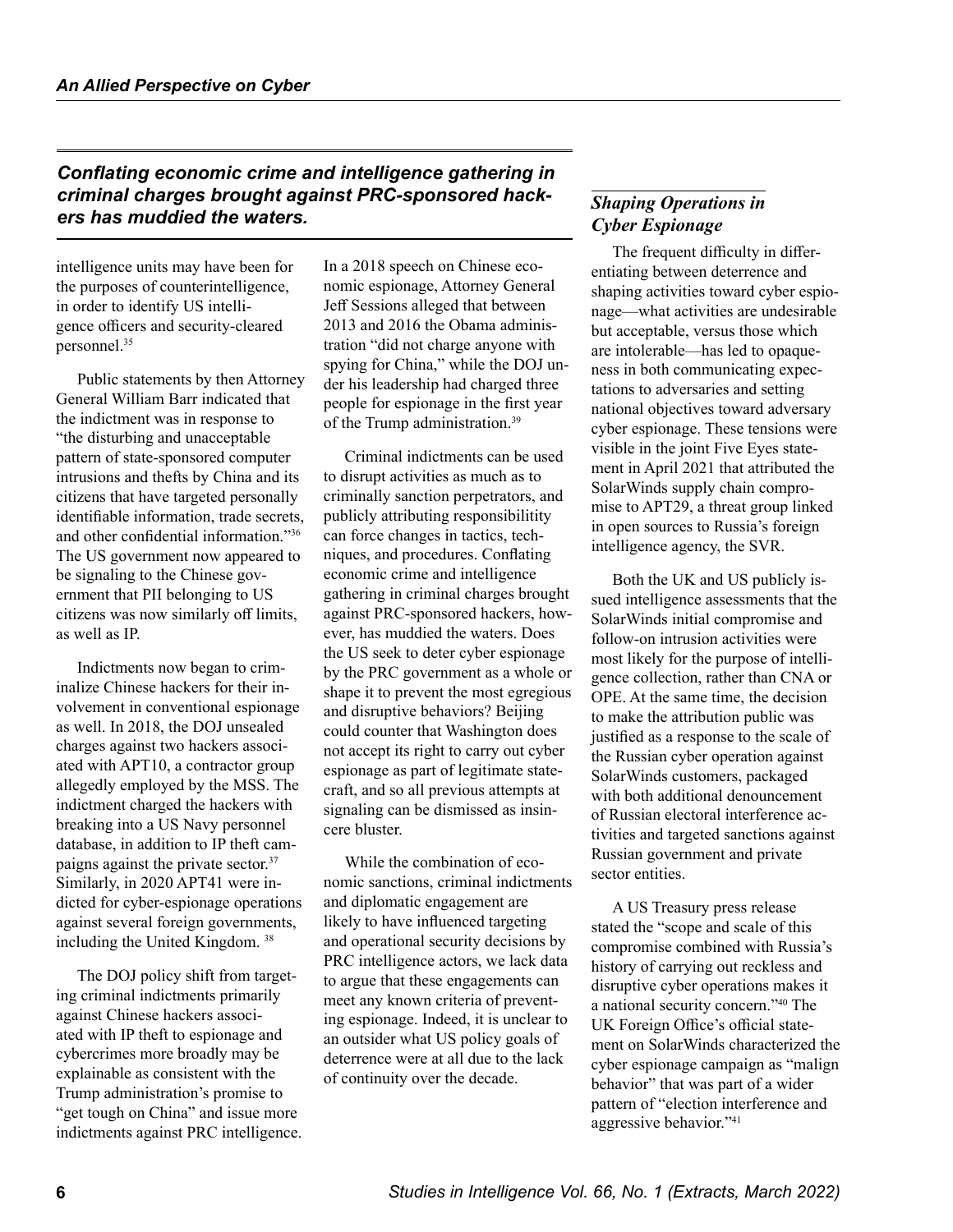<span id="page-6-0"></span>Condemnation of SolarWinds as malign leaves Five Eyes members open to charges of hypocrisy. Thomas Rid, an expert on cyber and information operations practices, argues that the sanctions package did not resolve "how was SolarWinds different from high-end Five Eyes intelligence operations?"[42](#page-9-0) Former CIA intelligence officer Paul Kolbe concurred, arguing that the US is "engaged in the same type of operations at an even grander scale."<sup>43</sup>

J. Michael Daniel, president of the Cyber Threat Alliance and a former White House official, suggests the scale and disproportionality of the SolarWinds initial access campaign made it worth singling out as a violation of cyber-espionage norms worthy of economic sanctions. This, however, raises the same questions as the White House's reported response to the OPM breach, which called for retaliation on grounds of scale (or in *jus in bello* terms, proportionality). As such, it does not appear that scale of operations has been a useful rubric for determining deterrence thresholds. The justifications for diplomatic denunciations and sanctions could be much clearer in distinguishing the SolarWinds campaign and why it demands an escalatory response.<sup>44</sup>

Public attribution of APT29 has tangible benefits for national cyber defense through imposing costs on adversaries and increasing private sector awareness of cyber-espionage threats. Characterizing hostile cyber operations by adversaries on the one hand as intelligence collection and on the other as "undermining democracy" risks confusing both defenders and adversaries. The UK has clearly distinguished in previous cases that it does differentiate between hostile

# *In today's networked societies and economies, cyber espionage is the natural evolution of modern intelligence practices.*

intelligence operations against the UK and egregiously harmful covert actions against UK interests, such as electoral interference and attempted assassinations. The blurred lines of cyber operations have at times made distinguishing these activities harder.

# *Essential Statecraft*

I have argued that it is not realistic to expect that nation-states can deter cyber-espionage activities against its national interests; intelligence collection is too established as part of the framework of modern statecraft and no tools exist that can reliably prevent it, although counterintelligence as a discipline is intended to at least frustrate it. In today's networked societies and economies, cyber espionage is the natural evolution of modern intelligence practices. So far as the social conditions exist, states will seek to utilize it.

Shaping cyber espionage by creating friction, imposing costs, and signaling is a much more accurate reflection of both existing counterintelligence practices and achievable goals. Framing disruption activities against cyber espionage as shaping operations also helps suggest potential strategies with realistic goals. We cannot prevent it, but we can make it harder and less successful.

Some potential policy goals derived from a shaping framework include:

• A focus on identifying the behaviors in cyber-espionage activities most likely to cause inadvertent or uncontrolled escalation;

- Identifying and preventing IP theft carried out by state intelligence agencies for private commercial gain;
- Preventing cyber-espionage operations that are most likely to damage critical national infrastructure (for instance, electricity generation or water treatment facilities);
- Prioritizing overt disruption, such as legal sanctions regimes, for cyber-espionage activities that are assessed to violate espionage norms.

Under this framework, governments could consider a variety of options. These include developing a government-wide matrix of unacceptable behaviors by cyber-espionage actors that would trigger an elevated counterintelligence/disruption response. States could use public and private communication channels to signal acceptable and unacceptable behavior. Similarly, states could use offensive (destructive) cyber capabilities to disrupt an adversary's intelligence operations and infrastructure.

Several of these recommendations are likely to be highly challenging and would require extensive policy development before utilization. For example, developing hard categorisations of unacceptable behaviors in cyber operations and communicating them to adversaries can create opportunities for threat actors to operate just under escalation thresholds. Perri Adams and others have suggested several aspirational norms for "responsible offensive cyber operations"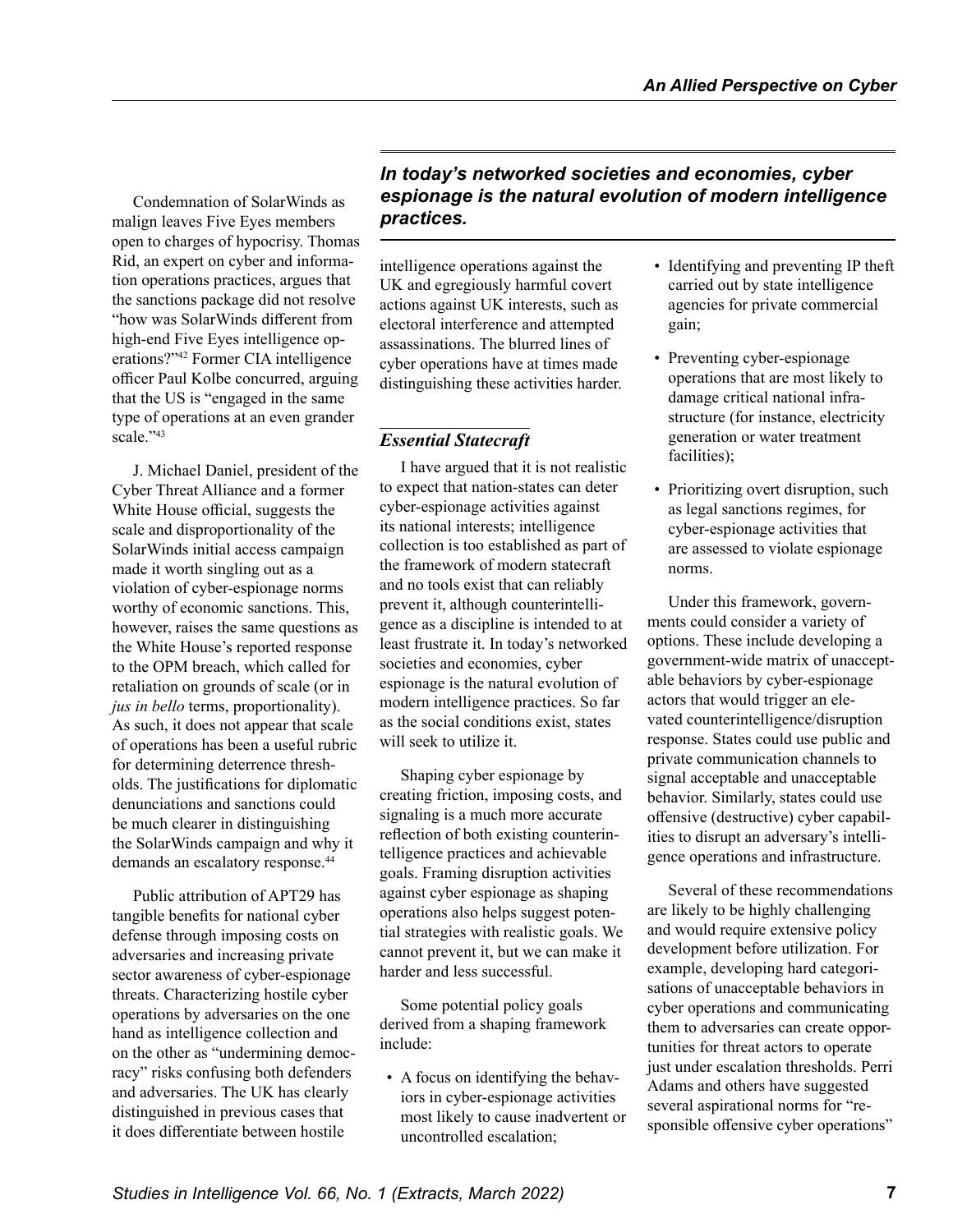### <span id="page-7-0"></span>*Clarifying goals to shape, rather than deter, foreign cyber espionage would help define realistic expectations of what nation-states and their allies can achieve.*

(such as avoiding indiscriminate targeting and predeployment testing of CNE capabilities), rather than negative norms to score against when violations are identified.[45](#page-9-0)

### *Conclusion*

More public research is required on which behaviors in cyber operations are the most likely to trigger escalation when identified by a defender. For example, observers can right now only speculate as to what the response might be from a detected intrusion into US strategic nuclear

command and control networks by a cyber-threat actor, especially if the intent of the operation is vague. However, these recommendations offer the opportunity to influence and mitigate the negative consequences of one of the greatest expansions in intelligence collection since the invention of the telegraph. We cannot stop or reverse cyber espionage and we would be foolish to try; however, we must not cede our responsibilities to influence and govern it for the benefit of Five Eyes national security.

There are distinct benefits of adopting a strategy that provides

v v v

*The author*: Lester Godefrey is the pen name of a UK government analyst.

partners and adversaries clear direction on how we can influence cyber-espionage norms and behaviors. Clarifying goals to shape, rather than deter, foreign cyber espionage against national interests would help define realistic expectations of what nation-states and their allies can achieve against competitors and adversaries, while helping to prevent inadvertent escalation in international relations. In sum, while there is little to gain and significant costs in seeking to deter cyber espionage, seeking to shape it offers both a much more grounded view of what can be achieved within existing operational constraints and helps expand our viewpoint of what is possible.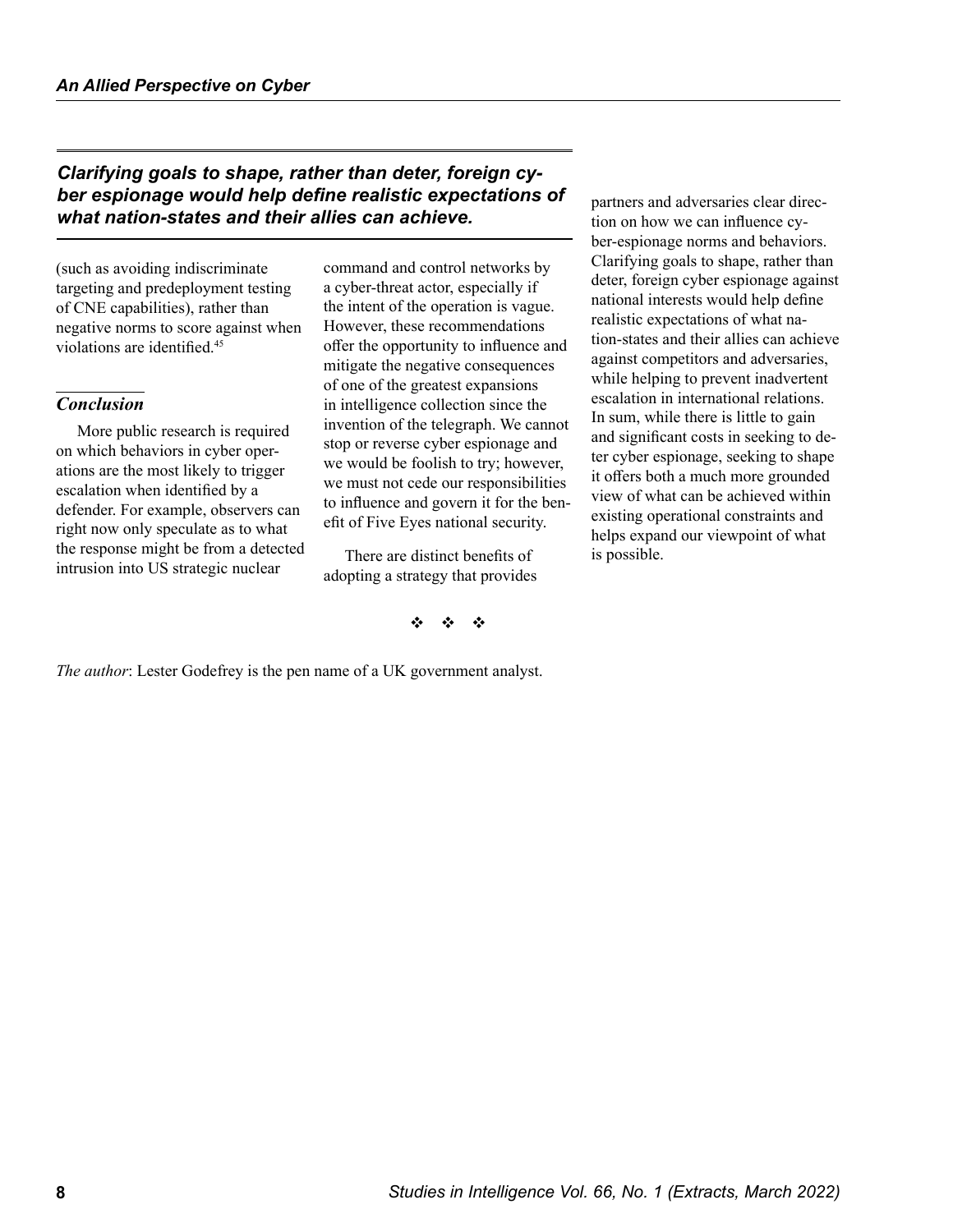### <span id="page-8-0"></span>*Endnotes*

- 1. [A](#page-0-0)dam Sisman, "Christopher Andrew's history of spying shows how undercover ops have changed history," *New Statesman,* www.newstatesman.com/culture/books/2018/08/christopher-andrew-s-history-spying-shows-how-undercover-ops-have-changed.
- 2. William Johnson, *Thwarting Enemies at Home and Abroad* (Georgetown University Press, 1987).
- 3. Jacquelyn Schneider, "Persistent Engagement: Foundation, Evolution and Evaluation of a Strategy," *Lawfare,* https://www.lawfareblog. com/persistent-engagement-foundation-evolution-and-evaluation-strategy.
- 4. Russell Buchan, Iñaki Navarrete, "Cyber Espionage," *Oxford Bibliographies*, 2020, https://www.oxfordbibliographies.com/view/document/obo-9780199796953/obo-9780199796953-0212.xml.
- 5. MITRE, MITRE ATTACK Tactics Enterprise: Initial Access, www.attack.mitre.org/tactics/TA0001/.
- 6. Ministry of Defence (UK), "Joint Doctrine Note 1/18: Cyber and Electromagnetic Activities," https://assets.publishing.service.gov.uk/ government/uploads/system/uploads/attachment\_data/file/682859/doctrine\_uk\_cyber\_and\_electromagnetic\_activities\_jdn\_1\_18.pdf.
- 7. Matthew Monte, *Network Attacks and Exploitation: A Framework* (Wiley, 2015).
- 8. Partricia Zengerle, "US senators say OPM data breach appears state-sponsored." Reuters, www.reuters.com/article/us-cybersecurity-usa-congress-idUSKBN0OQ1YD20150610.
- 9. Michael Adams, "Why the OPM Hack Is Far Worse Than You Imagine," *Lawfare,* www.lawfareblog.com/why-opm-hack-far-worseyou-imagine.
- 10. [J](#page-1-0)ohn A. Radsan, "The Unresolved Equation of Espionage and International Law," *Michigan Journal of International Law,* 596–623, www.repository.law.umich.edu/cgi/viewcontent.cgi?article=1170&context=mjil.
- 11.*BBC News*, "Spies swapped by US and Russia at Vienna airport," www.bbc.co.uk/news/10564994.
- 12. *[U](#page-2-0)N News*, "UK letter to Security Council says 'highly likely' Russia behind nerve-agent attack; Russia denies responsibility." www. news.un.org/en/story/2018/03/1005272.
- 13. [E](#page-2-0)wan MacAskill, "Has the cold war idea of 'spy etiquette' disappeared?" *The Guardian,* www.theguardian.com/world/2018/mar/09/ cold-war-spy-etiquette-poisoning-sergei-skripal.
- 14. [M](#page-2-0)ichael Schwirtz, Jose Bautista, "Poisoned Russian Ex-Spy Is Said to Have Worked With Spanish Intelligence," *New York Times*, https://www.nytimes.com/2018/09/06/world/europe/skripal-poison-russia-spy-spain.html.
- 15. [H](#page-2-0)arriet Moynihan, "The Application of International Law to State Cyberattacks," Chatham House, www.chathamhouse.org/2019/12/ application-international-law-state-cyberattacks/2-application-sovereignty-cyberspace.
- 16. [C](#page-2-0)CDOE, "Tallinn Manual 2.0: Cyber Espionage Generally Not Unlawful," https://ccdcoe.org/news/2017/tallinn-manual-2-0-cyber-espionage-generally-not-unlawful/.
- 17. [M](#page-2-0)inistry of Defence (UK), "Joint Doctrine Note 1/19: Deterrence: the Defence Contribution," https://assets.publishing.service.gov.uk/ government/uploads/system/uploads/attachment\_data/file/860499/20190204-doctrine\_uk\_deterrence\_jdn\_1\_19.pdf.
- 18. Alex Orleans, "The Incoherence of Cyber Deterrence," *Horkos*, https://horkos.medium.com/the-incoherence-of-cyber-deterrence-c78253372eb1.
- 19. [V](#page-3-0)ytautus Keršanskas, "Deterrence: Proposing a more strategic approach to countering hybrid threats," *Hybrid CoE,* www.hybridcoe.fi/ wp-content/uploads/2020/03/Deterrence.pdf.
- 20. [M](#page-3-0)inistry of Defence (UK), *Joint Doctrine Publication 5-00*, http://www.defencesynergia.co.uk/wp-content/uploads/2016/08/NATO-Allied-Joint-Doctrine-for-Operational-level-planning-with-UK-elements-2013.pdf.
- 21. [N](#page-3-0)athan Thornburgh, "The Invasion of the Chinese Cyberspies." *Time*, http://content.time.com/time/subscriber/article/0,33009,1098961,00.html.
- 22. [B](#page-3-0)radley Graham, "Hackers Attack Via Chinese Web Sites," *Washington Post*, www.washingtonpost.com/archive/politics/2005/08/25/ hackers-attack-via-chinese-web-sites/03559eb7-4e56-40bf-b406-8198bd1e1131/
- 23. Ariana Eunjung Cha, Ellen Nakashima, "Google China cyberattack part of vast espionage campaign, experts say," *Washington Post*, www.washingtonpost.com/wp-dyn/content/article/2010/01/13/AR2010011300359.html.
- 24. [D](#page-3-0)irector of National Intelligence, "Report to Congress on Foreign Economic Collection and Industrial Espionage, 2009–2011," www. dni.gov/files/documents/Newsroom/Reports%20and%20Pubs/20111103\_report\_fecie.pdf.
- 25. [C](#page-3-0)ongressional Research Service. 2015. "US-China Cyber Agreement," https://fas.org/sgp/crs/row/IN10376.pdf.
- 26. [M](#page-4-0)andiant, "APT1: Exposing One of China's Cyber Units," www.fireeye.com/content/dam/fireeye-www/services/pdfs/mandiant-apt1-report.pdf.
- 27. [P](#page-4-0)eter Singer, "Defending the nation at network speed: A discussion on cybersecurity with General Martin E. Dempsey, US Army," Brookings Institution, www.brookings.edu/wp-content/uploads/2013/06/20130627\_dempsey\_cybersecurity\_transcript.pdf.
- 28. [F](#page-4-0)ireEye iSIGHT Intelligence, "Red Line Drawn: China Recalculates Its Use of Cyber Espionage," www.fireeye.com/blog/threat-research/2016/06/red-line-drawn-china-espionage.html.